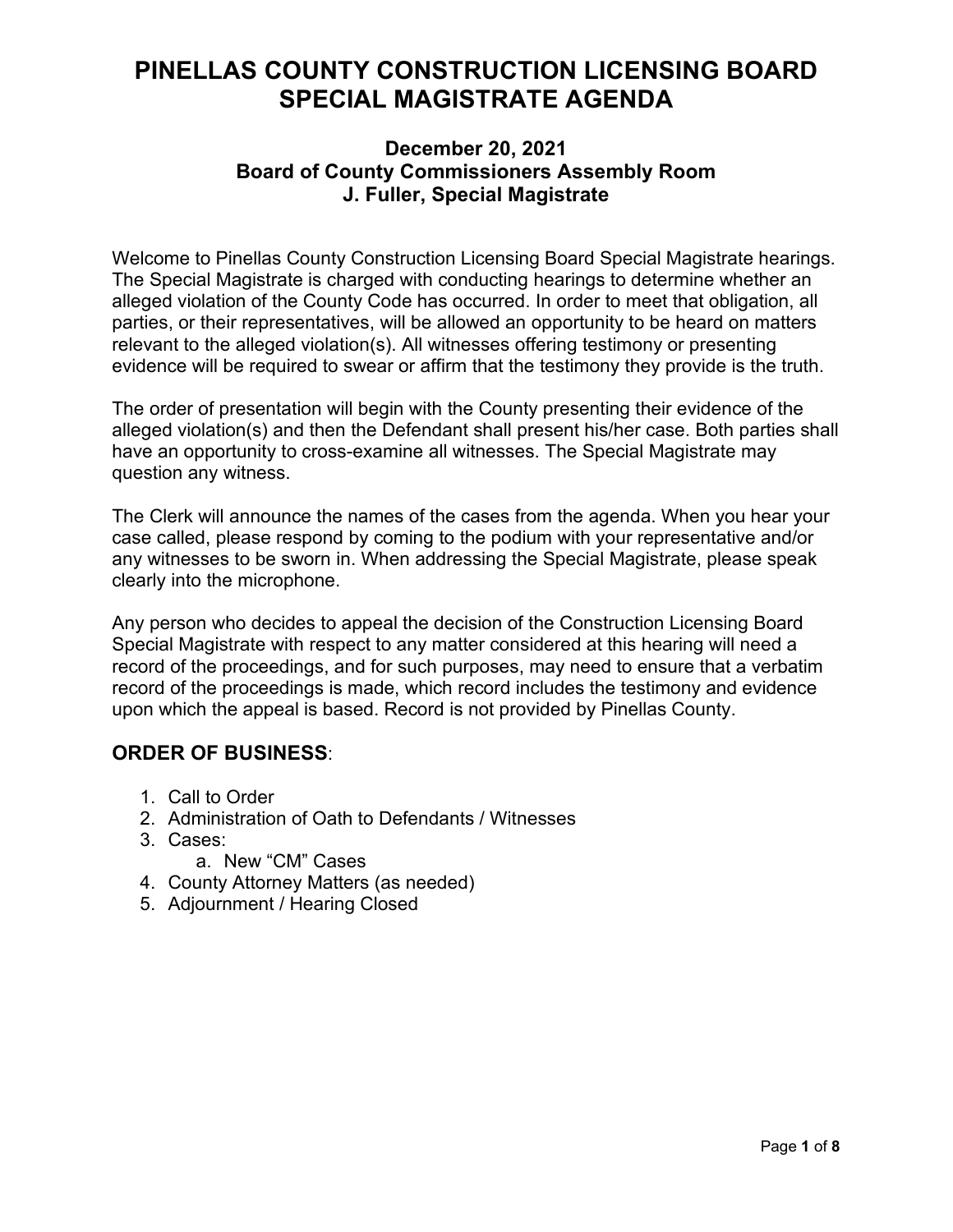# **December 20, 2021 9:00 A.M.**

| <u>ITEM: 1</u><br><b>MATTER:</b><br><b>CASE NO:</b><br>CITATION(S) NO:<br>DEFENDANT:<br><b>NOTICE ADDRESS:</b> | Contractor Licensing Violation(s)<br>2020-0056<br>C20-168; C20-169; C20-170<br>Mirco Antonio Tibaldo<br>Mirco Antonio Tibaldo<br>3351 Covered Bridge Dr. E.<br>Dunedin, FL 34698<br>and<br><b>Morris &amp; Associates</b><br>Attn: Giacomo Bossa, Esq.<br>3650 NW 82 <sup>nd</sup> Ave.<br>Suite 401<br>Doral, FL 33166 |                                                                                                                                                  |
|----------------------------------------------------------------------------------------------------------------|-------------------------------------------------------------------------------------------------------------------------------------------------------------------------------------------------------------------------------------------------------------------------------------------------------------------------|--------------------------------------------------------------------------------------------------------------------------------------------------|
| <b>VIOLATION ADDRESS:</b>                                                                                      | service@tampa.com<br>7349 Ulmerton Rd.<br>Lot. 1061<br>Largo, FL 33771<br>San Miguel in Bay Ranch Mobile Village MHP                                                                                                                                                                                                    |                                                                                                                                                  |
| <b>VIOLATION:</b><br><b>Code Section</b><br>$22-14(1)$                                                         | Location<br>7349 Ulmerton Rd. Lot. 1061<br>Largo, FL 33771<br>San Miguel in Bay Ranch<br>Mobile Village MHP                                                                                                                                                                                                             | Violation<br>C20-168<br>Engaging in the business of<br>construction in Pinellas<br>County for interior demo.                                     |
| $22-14(8)$                                                                                                     | 7349 Ulmerton Rd. Lot. 1061<br>Largo, FL 33756<br>San Miguel in Bay Ranch<br>Mobile Village MHP                                                                                                                                                                                                                         | C20-169<br>Subcontracting work to<br>unlicensed contractor to Jose<br>Lopez to perform interior<br>demo in Pinellas County, FL.                  |
| $22-14(8)$                                                                                                     | 7349 Ulmerton Rd. Lot. 1061<br>Largo, FL 33756<br>San Miguel in Bay Ranch<br>Mobile Village MHP                                                                                                                                                                                                                         | C <sub>20</sub> -170<br>Subcontracting work to<br>unlicensed contractor to Luis<br>Hernandez to perform interior<br>demo in Pinellas County, FL. |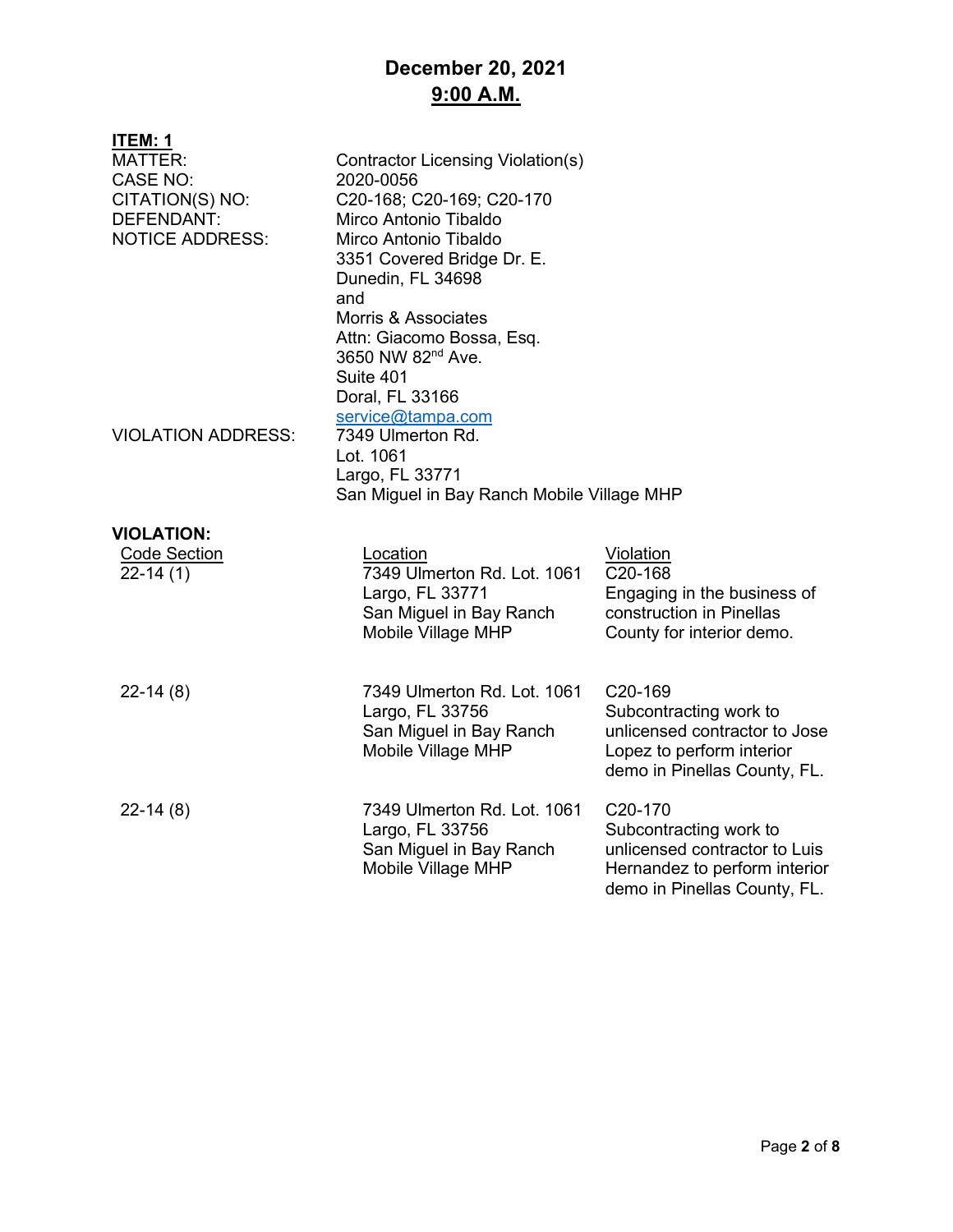### **ITEM: 2**

| MATTER:<br><b>CASE NO:</b><br>CITATION(S) NO:<br>DEFENDANT:<br><b>NOTICE ADDRESS:</b> | Contractor Licensing Violation(s)<br>2020-0909<br>C20-1745; C20-1746<br>Ronald Murray Klein<br>Ronald Murray Klein<br>76 4 <sup>th</sup> St. N., Unit 22<br>St. Petersburg, FL 33701<br>and<br><b>Ron Klein</b><br>P.O. Box 22 |                                                                                                                                                 |
|---------------------------------------------------------------------------------------|--------------------------------------------------------------------------------------------------------------------------------------------------------------------------------------------------------------------------------|-------------------------------------------------------------------------------------------------------------------------------------------------|
| <b>VIOLATION ADDRESS:</b>                                                             | St. Petersburg, FL 33731<br>1033 Bay St. NE<br>St. Petersburg, FL 33701                                                                                                                                                        |                                                                                                                                                 |
| <b>VIOLATION:</b><br><b>Code Section</b><br>$22-14(8)$                                | Location<br>1033 Bay St. NE<br>St. Petersburg, FL 33701                                                                                                                                                                        | Violation<br>C20-1745<br>Subcontracting work to<br>unlicensed contractor<br>Charles W. Nibbs to perform<br>carpentry in Pinellas County,<br>FL. |
| $22-14(1)$                                                                            | 1033 Bay St. NE<br>St. Petersburg, FL 33701                                                                                                                                                                                    | C <sub>20</sub> -1746<br>Unlicensed contracting by<br>subcontracting work to<br>unlicensed contractor<br>Charles W. Nibbs to perform            |

carpentry in Pinellas County,

FL.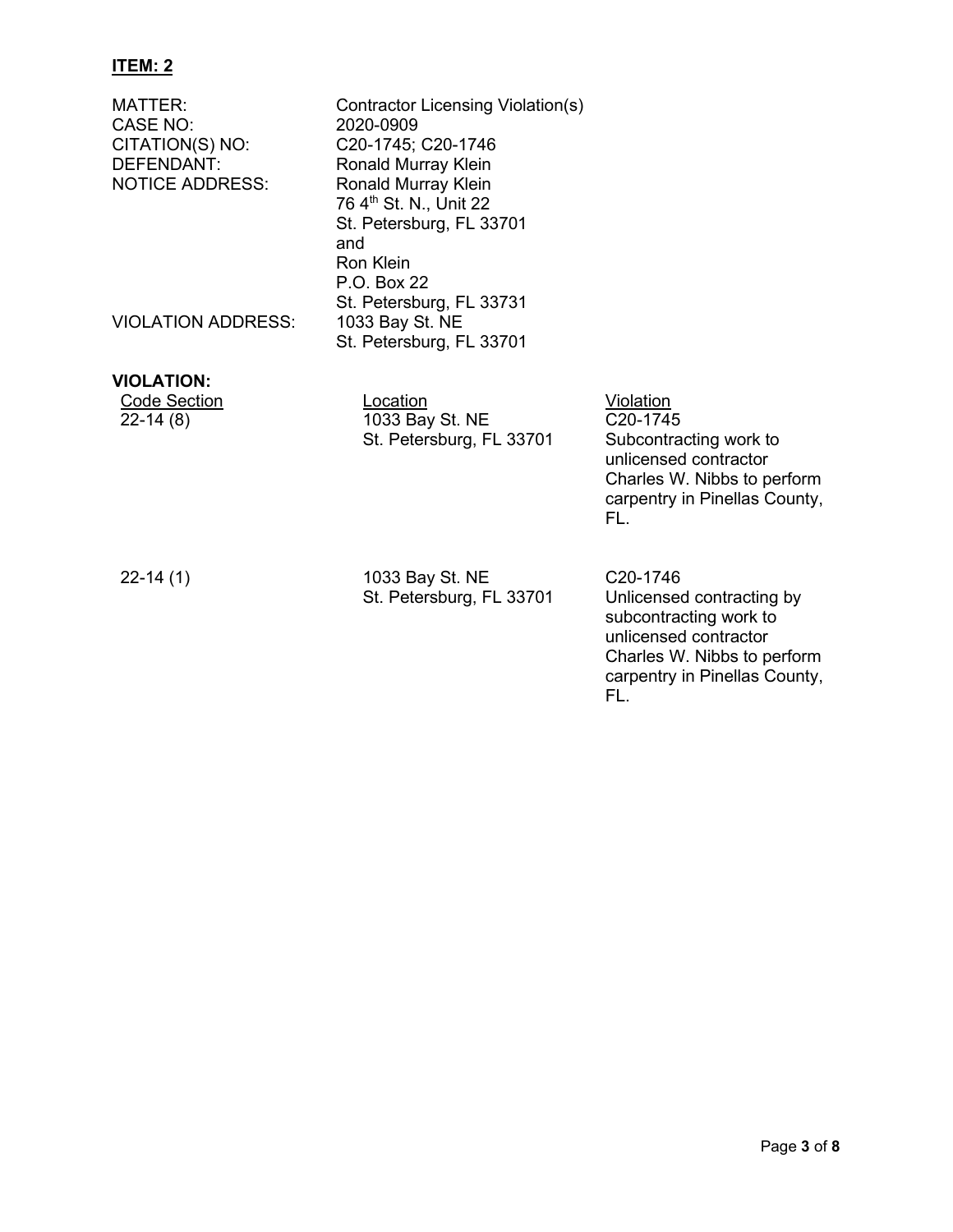#### **ITEM: 3** Contractor Licensing Violation(s)<br>2021-1365 CASE NO: 2021-1365<br>CITATION(S) NO: C21-503; C21-504 CITATION(S) NO: DEFENDANT: Timothy Hoang Thanh Nguyen<br>
NOTICE ADDRESS: Timothy Hoang Thanh Nguyen Timothy Hoang Thanh Nguyen 531 22<sup>nd</sup> Ave. SE St. Petersburg, FL 33705 [timothynpo@gmail.com](mailto:timothynpo@gmail.com) and Timothy Hoang Thanh Nguyen 6175 55th Ave. N. Saint Petersburg, FL 33709<br>6175 55<sup>th</sup> Ave. N. VIOLATION ADDRESS: Saint Petersburg, FL 33709

### **VIOLATION:**

| <b>Code Section</b><br>$22-14(1)$ | Location<br>6175 55 <sup>th</sup> Ave. N.<br>Saint Petersburg, FL 33709 | Violation<br>C <sub>21</sub> -503<br>Unlicensed contracting by subcontracting<br>to Viet A. Nguyen to perform painting and<br>trim carpentry in Pinellas County, FL. |
|-----------------------------------|-------------------------------------------------------------------------|----------------------------------------------------------------------------------------------------------------------------------------------------------------------|
| $22-14(8)$                        | 6175 55 <sup>th</sup> Ave. N.<br>Saint Petersburg, FL 33709             | C <sub>21</sub> -504<br>Subcontracting to unlicensed contractor<br>Viet A. Nguyen to perform painting and<br>trim carpentry in Pinellas County, FL.                  |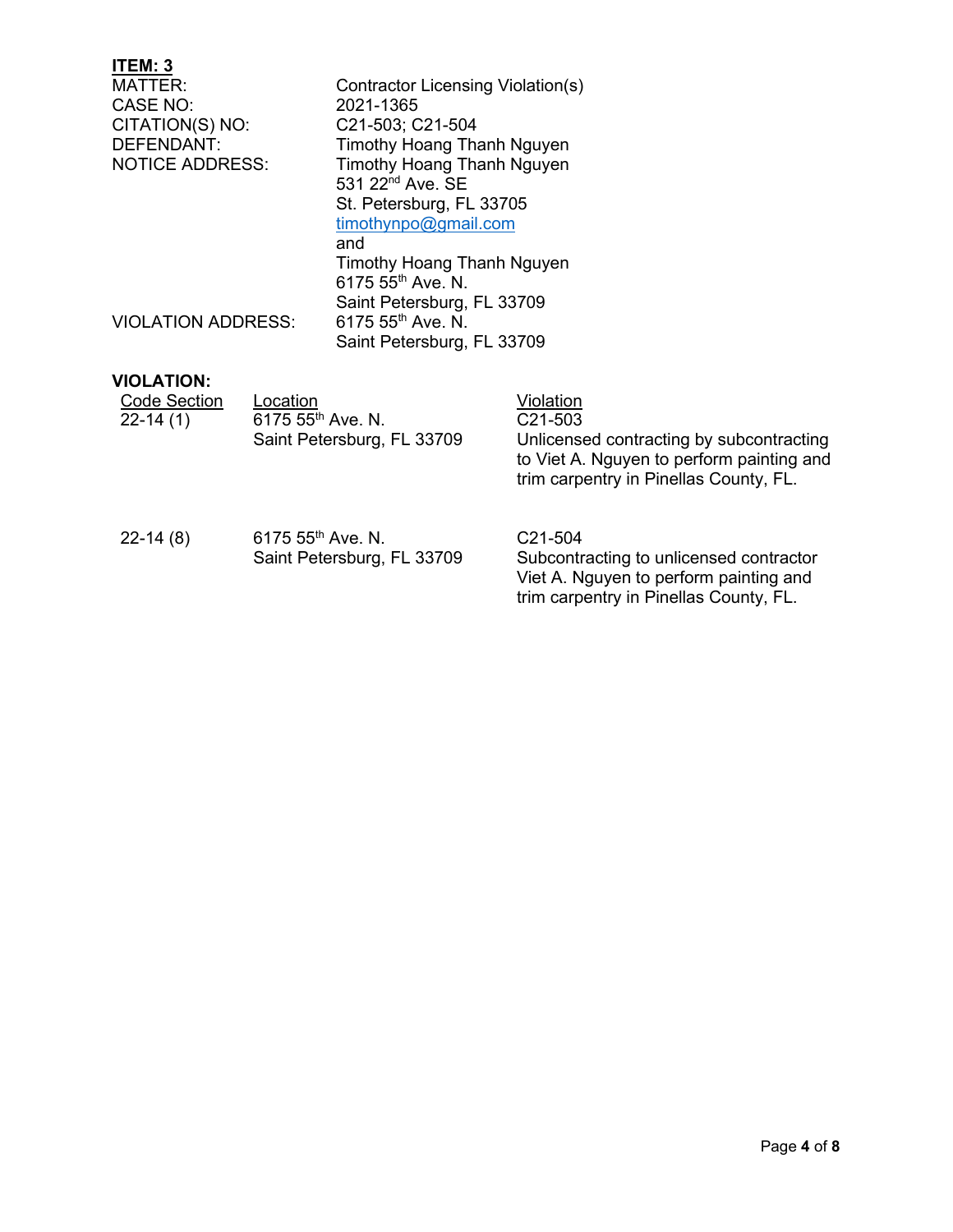## **December 20, 2021 1:00 P.M.**

### **ITEM: 4**

| MATTER:<br>CASE NO:<br>CITATION(S):<br>DEFENDANT:<br><b>NOTICE ADDRESS:</b> | Contractor Licensing Violation(s)<br>2020-0892<br>C20-1687; C20-1688; C20-1689; C21-054<br><b>Travis Cooper Zenchak</b><br><b>Travis Cooper Zenchak</b><br>7161 Tudor Lane<br>Port Richey, FL 34668<br>and<br><b>Travis Cooper Zenchak</b><br>7127 Tudor Lane<br>Port Richey, FL 34668<br>and |  |
|-----------------------------------------------------------------------------|-----------------------------------------------------------------------------------------------------------------------------------------------------------------------------------------------------------------------------------------------------------------------------------------------|--|
| <b>VIOLATION ADDRESS:</b>                                                   | Carlos Alcantara Lundsay Grotecloss<br>4621 15 <sup>th</sup> Ave. N.<br>St. Petersburg, FL 33713<br>contact@irpavers.com<br>4621 15 <sup>th</sup> Ave. N.<br>St. Petersburg, FL 33713<br>and<br>Facebook                                                                                      |  |

#### **VIOLATION:**

| <b>Code Section</b><br>$22 - 14(1)$ | Location<br>4621 15 <sup>th</sup> Ave. N.<br>St. Petersburg, FL 33713 | Violation<br>C20-1687<br>Unlicensed contracting to perform<br>fencing in Pinellas County, FL.                        |
|-------------------------------------|-----------------------------------------------------------------------|----------------------------------------------------------------------------------------------------------------------|
| $22 - 14(6)$                        | 4621 15 <sup>th</sup> Ave. N.<br>St. Petersburg, FL 33713             | C <sub>20</sub> -1688<br>Unlicensed advertising via:<br>estimate/invoice in Pinellas County, FL.                     |
| $22 - 14(6)$                        | 4621 $15^{th}$ Ave. N.<br>St. Petersburg, FL 33713                    | C <sub>20</sub> -1689<br>Unlicensed advertising via social media<br>for fence contracting in Pinellas County,<br>FL. |
| $20-14(4)$                          | 4621 $15^{th}$ Ave. N.<br>St. Petersburg, FL 33713                    | C <sub>21</sub> -054<br>Holding out as a licensed contractor in<br>Pinellas County, FL.                              |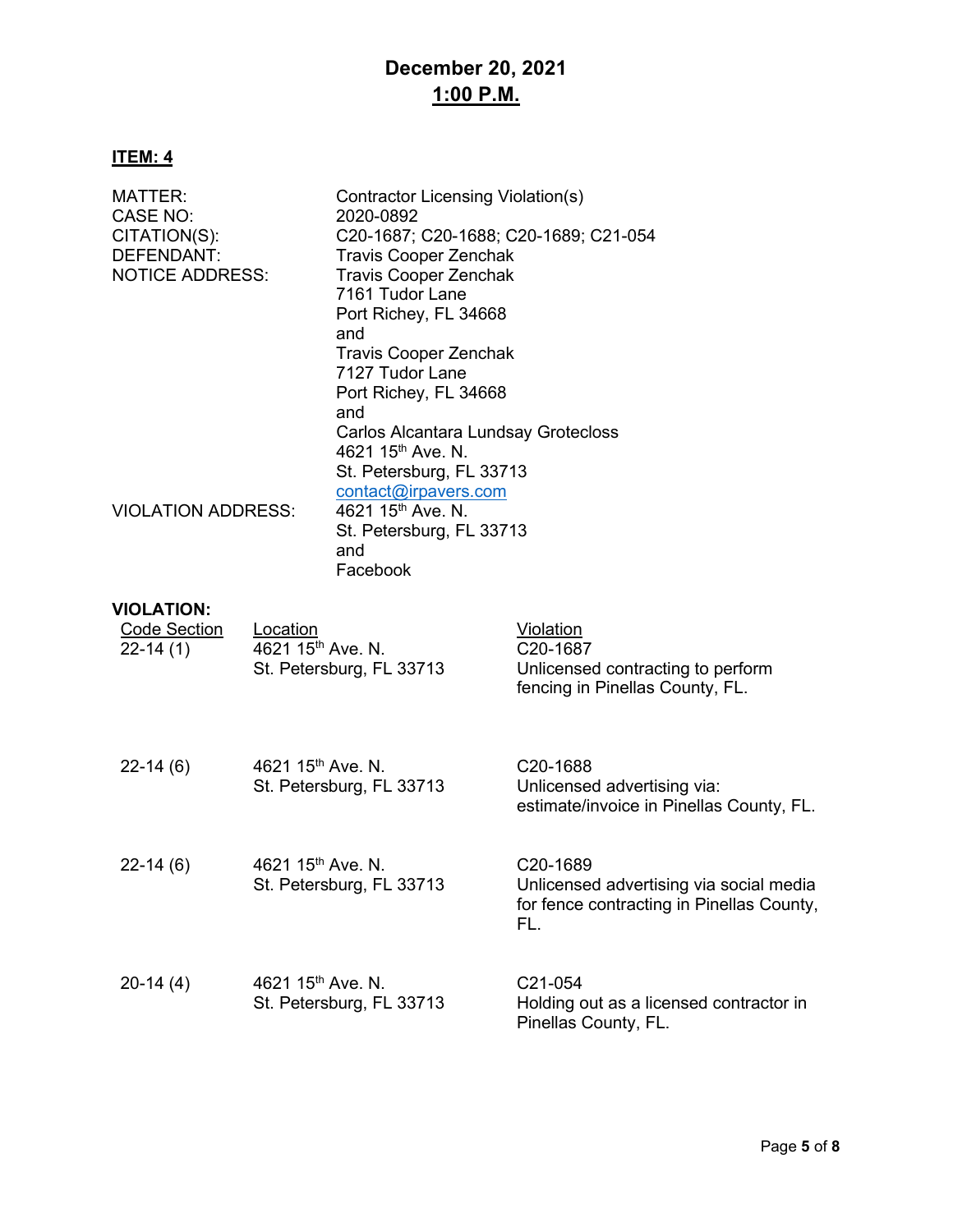| <u>ITEM: 5</u><br><b>MATTER:</b><br>CASE NO:<br>CITATION(S):<br><b>DEFENDANT:</b><br><b>NOTICE ADDRESS:</b><br><b>VIOLATION ADDRESS:</b> | Contractor Licensing Violation(s)<br>2021-1542<br>C21-550; C21-551<br>Neelam T. Uppal<br>Neelam T. Uppal<br>5840 Park Blvd.<br>Pinellas Park, FL 33781<br>nneelu123@aol.com<br>5840 Park Blvd.<br>Pinellas Park, FL 33781 |                                                                                                                                                                                      |
|------------------------------------------------------------------------------------------------------------------------------------------|---------------------------------------------------------------------------------------------------------------------------------------------------------------------------------------------------------------------------|--------------------------------------------------------------------------------------------------------------------------------------------------------------------------------------|
| <b>VIOLATION:</b><br><b>Code Section</b>                                                                                                 | Location                                                                                                                                                                                                                  | Violation                                                                                                                                                                            |
| $22-14(5)$                                                                                                                               | 5840 Park Blvd.<br>Pinellas Park, FL 33781                                                                                                                                                                                | C21-550<br>Work without the required<br>permit for the extent/scope of<br>drywall, electrical, and repair<br>of damages to front of<br>building structure in Pinellas<br>County, FL. |
| $22 - 14(1)$                                                                                                                             | 5840 Park Blvd.<br>Pinellas Park, FL 33781                                                                                                                                                                                | C <sub>21</sub> -551<br>Unlicensed contracting to<br>perform drywall, electrical<br>and repair of damages to<br>front of building structure in                                       |

Pinellas County, FL.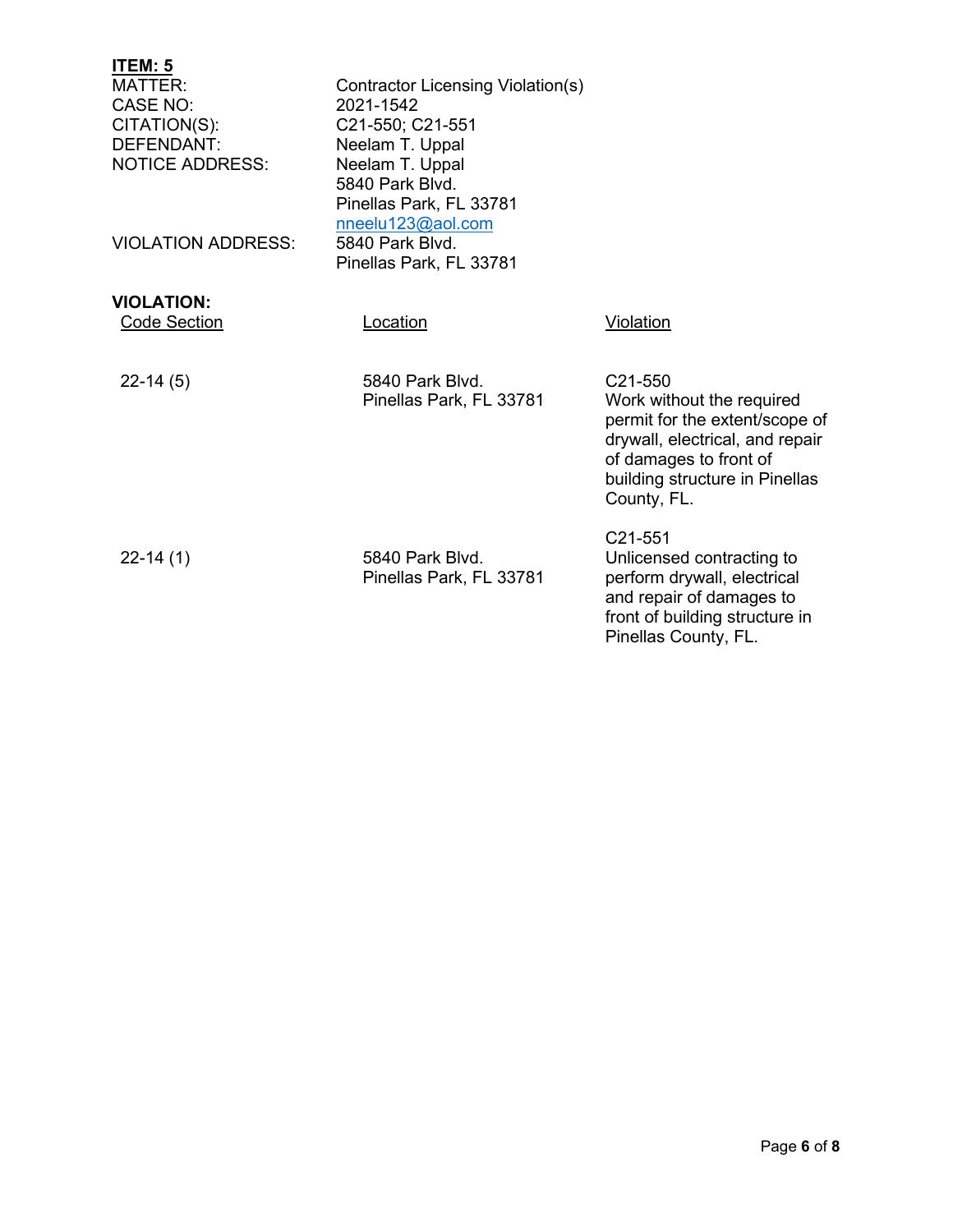### **ITEM: 6**

| MATTER:                   | Contractor Licensing Violation(s)                       |
|---------------------------|---------------------------------------------------------|
| CASE NO:                  | 2021-1524                                               |
| CITATION NO:              | C21-549; C21-553                                        |
| DEFENDANT:                | <b>Gregory Paul Deane</b>                               |
| <b>NOTICE ADDRESS:</b>    | <b>Gregory Paul Deane</b>                               |
|                           | 7049 59 <sup>th</sup> St. N.                            |
|                           | Pinellas Park, FL 33781                                 |
|                           | Gpdeane7744@gmail.com                                   |
| <b>VIOLATION ADDRESS:</b> | https//www.facebook.com/kevtanroofingllc116119076817209 |

### **VIOLATION:**

| <b>Code Section</b><br>$22-14(4)$ | Location<br>https//www.facebook.com/kevtanroofingllc116119076817209 | Violation<br>C <sub>21</sub> -549<br>Holding out as a<br>licensed and insured<br>roofing company in<br>Pinellas County, FL.<br>Contact # listed in AD<br>$(727-637-4930)$ . |
|-----------------------------------|---------------------------------------------------------------------|-----------------------------------------------------------------------------------------------------------------------------------------------------------------------------|
| $22-14(6)$                        | https//www.facebook.com/kevtanroofinglic116119076817209             | C <sub>21</sub> -553<br>Unlicensed advertising<br>to perform roofing in<br>Pinellas County, FL.<br>Contact # listed in AD<br>$(727-637-4930)$ .                             |